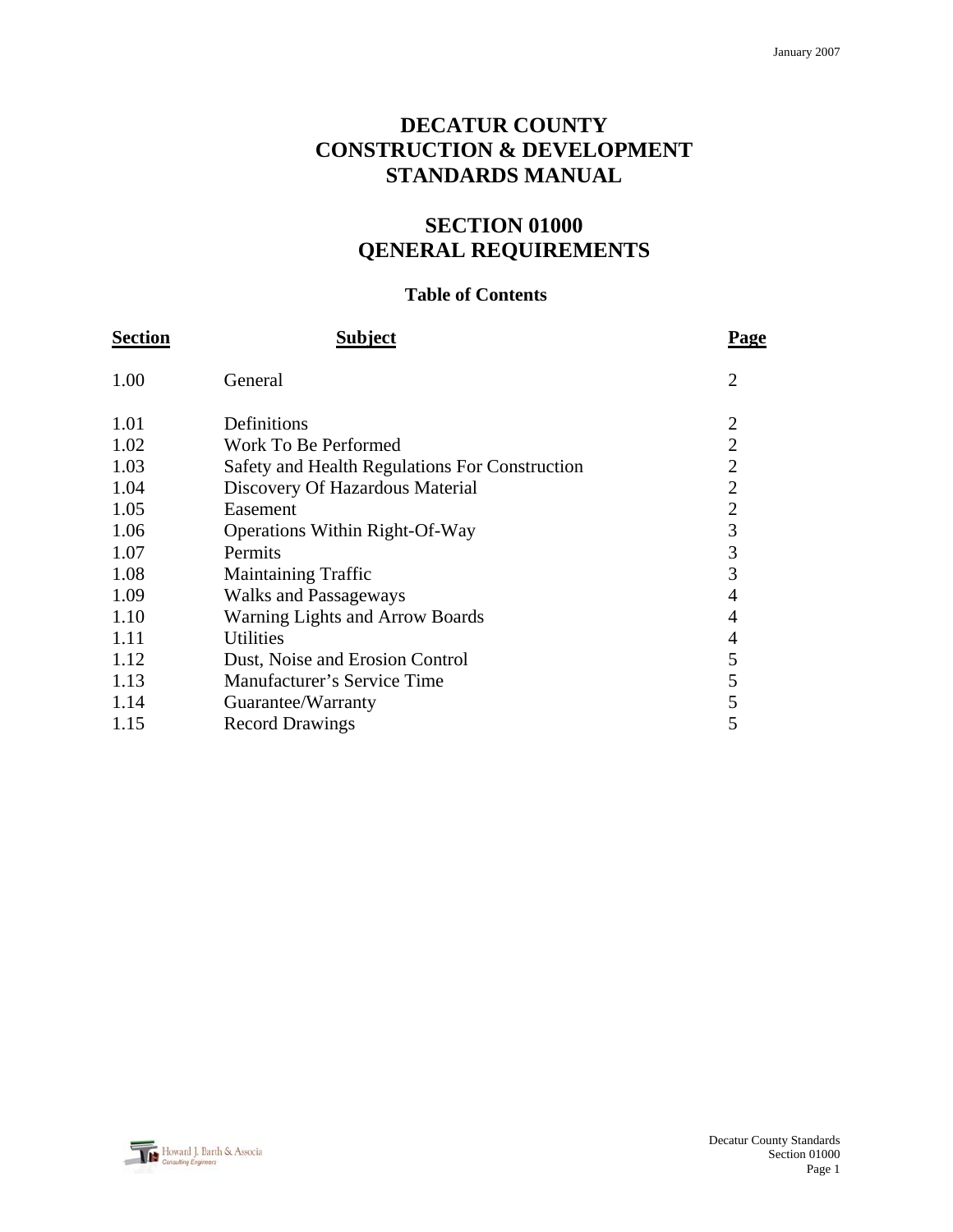### **1.00 General**

## **1.01 Definitions**

- A. Wherever used in these specifications the following terms have the meanings indicated which are applicable to both the singular and plural thereof:
	- 1. County Decatur County, represented by the Decatur County Planning Commission, having authority of approval of the plans, specifications and acceptance of the final construction.
	- 2. Engineer County Engineer or representative to act on behalf of the County.
	- 3. Owner Person or firm having control of the development site, and management of the project.
	- 4. Contractor The person, firm or corporation with whom the developer has entered into an agreement for construction of the project.
	- 5. Project The total construction of which the work to be provided may be the whole or part.
	- 6. Work The entire completed construction or the various separately identified parts thereof required to be furnished.

### **1.02 Work To Be Preformed**

Work to be performed shall be in accordance with drawings and specifications approved by Decatur County Planning Commission.

#### **1.03 Safety and Health Regulations For Construction**

The Contractor shall be solely responsible for all obligations prescribed as employer obligations under Chapter XVII of Title 29, Code of Federal Regulations, Part 1926, otherwise known as "Safety and Health Regulations for Construction".

#### **1.04 Discovery Of Hazardous Material**

If, during the course of this work, the existence of hazardous materials is observed in the work area, the Contractor shall immediately notify the Owner in writing. The Contractor shall not perform any work pertinent to the hazardous material prior to receipt of special instructions from the Owner.

#### **1.05 Easements**

The Developer will obtain right-of-way easements over and through certain private lands for the construction. The width or limits of such rights-of-way will be sufficient to accommodate the work or construction being performed.

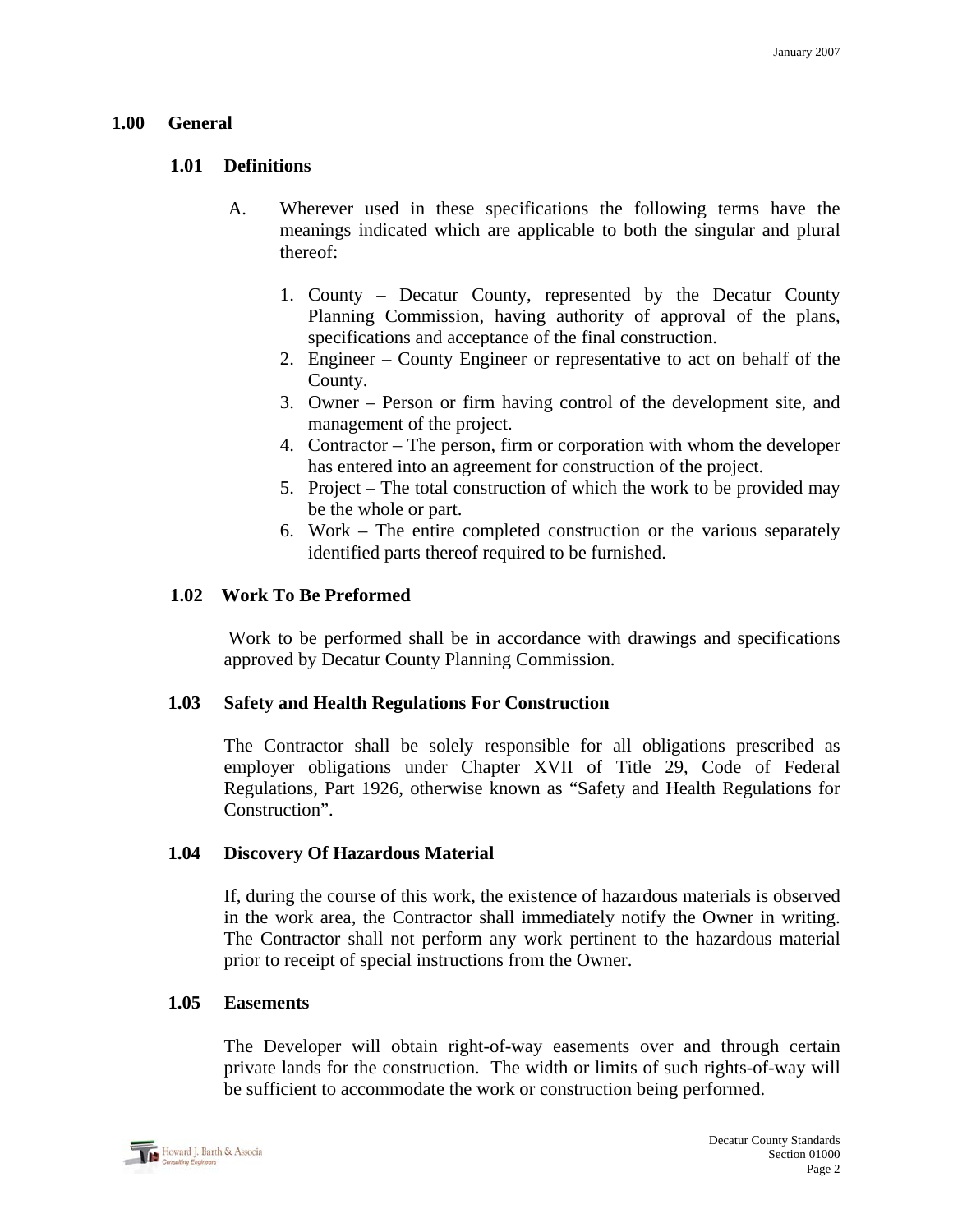## **1.06 Operations Within Right-Of-Way**

In public thoroughfares, all operations of the Contractor, including those of temporary nature, must be confined within the applicable right-of-way limits after having obtained approval and permits for the Planning Commission.

# **1.07 Permits**

- A. The Developer will obtain permits, which relate to the completed facilities. Permits obtained by the Developer include permits from the following:
	- 1. Indiana Department of Environmental Management
	- 2. Indiana Department of Natural Resources
	- 3. Corps of Engineers
	- 4. Indiana Department of Homeland Security
	- 5. Indiana Department of Transportation
	- 6. Railroads
	- 7. Any other agency having jurisdiction over the project requiring permits.

# **1.08 Maintaining Traffic**

- A. Before closing any thoroughfare, the Contractor shall notify and, if necessary, obtain a permit or permits from the duly constituted public authority having jurisdiction.
- B. During the construction, the Contractor shall be responsible for maintaining and protecting the pedestrian and vehicular traffic at all times on all streets, roads or highways involved and providing access to all residential and commercial establishments adjacent to the construction area. The Contractor shall furnish and maintain signage, barricades, warning lights, etc., in accordance with Indiana Manual on Uniform Traffic Control Devices. The signage, barricades, etc., shall be maintained in good repair at all times.
- C. The Contractor shall notify the County of his intention to close a particular street, road or highway 72 hours in advance of the proposed closing. The Contractor shall place all proper detour signs and barricades prior to the actual closing in accordance with INDOT Standard Specification.
- D. The Contractor shall conduct his work in such manner as not to unduly or unnecessarily restrict or impede normal traffic through the streets of the community. Insofar as it is practicable, do not locate excavated material and spoil banks in such manner as to obstruct traffic. Keep the traveled way of all streets, roads and highways clear and obstructed insofar as is possible. Do not use streets, roads or highways for the storage of

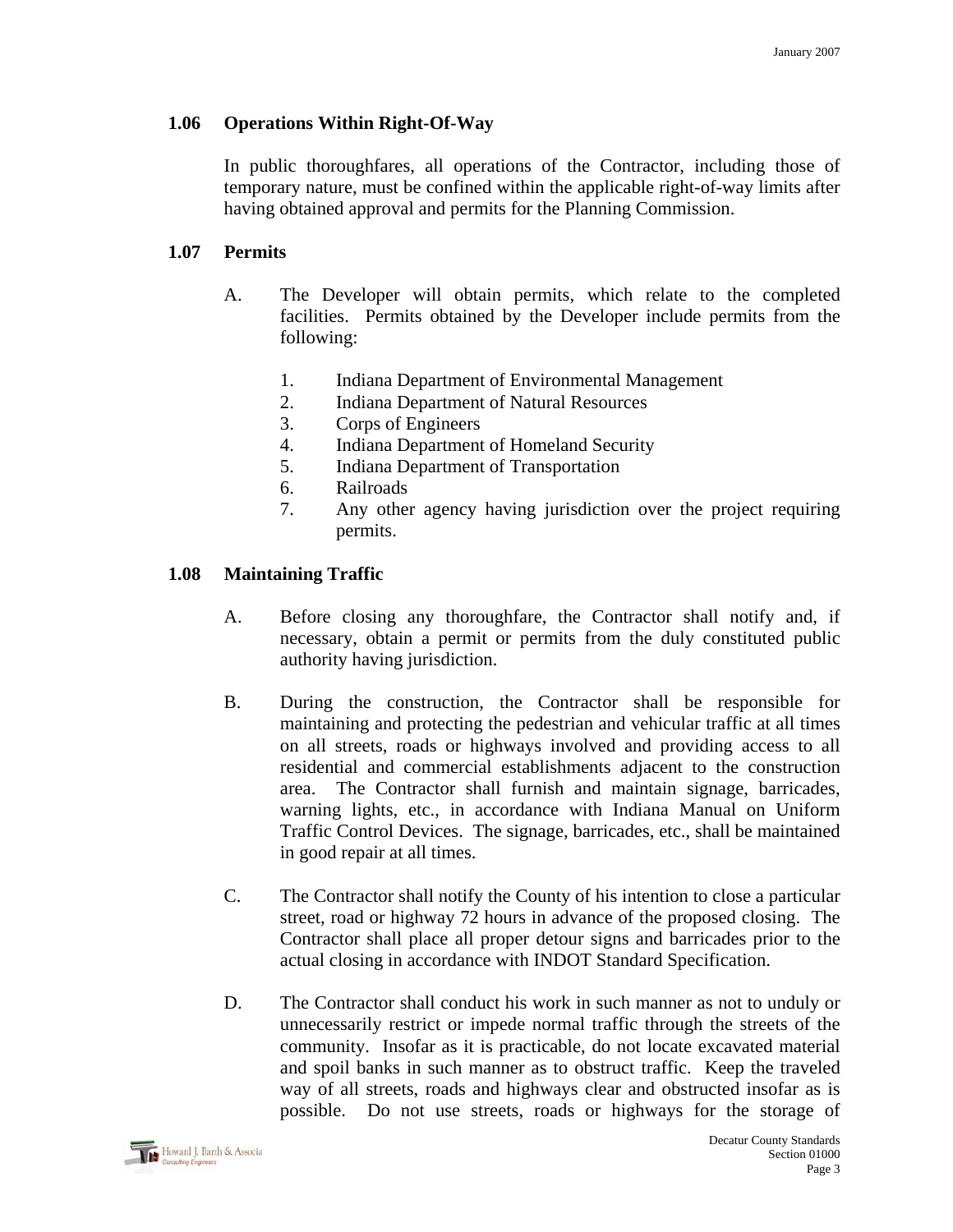construction materials, equipment, supplies or excavated earth, except when and where necessary. If required by duly constituted public authority, the Contractor shall, at his expense, construct bridges or other temporary crossing structures over trenches so as not to unduly restrict traffic. Such structures shall be of adequate strength and proper construction and shall be maintained by the Contractor in such manner as not to constitute an undue traffic hazard. Private driveways shall not be closed, except when and where necessary, and then only upon due advance notice to the Engineer and property owner and for the shortest practicable period of time, consistent with efficient and expeditious construction. The Contractor shall be liable for any damage to persons or property resulting from his work.

E. Streets, roads and highways in which excavation has occurred shall be temporarily restored to receive traffic as soon as possible. Permission to close additional streets shall be denied the Contractor if, in the opinion of the County the restoration on streets, roads or highways where excavation has occurred have not progressed satisfactorily.

# **1.09 Walks and Passageways**

The Contractor, when required, shall make provisions at cross streets for the free passage of vehicles and foot passengers, either by bridging or otherwise. Do not obstruct the sidewalks, gutters or streets, or prevent in any manner the flow of water in streets. Use all proper and necessary means to permit the free passage of surface water along the gutters. The Contractor shall immediately cart away all offensive matter, exercising such precaution as may be directed by the County. All material excavated shall be so disposed of as to inconvenience the public and adjacent tenants as little as possible and to prevent injury to trees, sidewalks, fences and adjacent property of all kinds. The Contractor may be required to erect suitable barriers to prevent such inconvenience or injury.

# **1.10 Warning Lights and Arrow Boards**

The Contractor shall place sufficient warning lights and arrow boards on or near the work and keep them illuminated during periods of construction and reduced visibility (from twilight in the evening until sunrise) and shall be held responsible for any damages that any party or the Owner may sustain in consequences of neglecting the necessary precaution in prosecuting this work.

## **1.11 Utilities**

A. Temporary Removal: All existing utility systems which conflict with the construction of the work herein which can be temporarily removed and replaced shall be accomplished at the expense of the Contractor. Work shall be done by the utility unless the utility approves in writing that the work may be done by the Contractor.